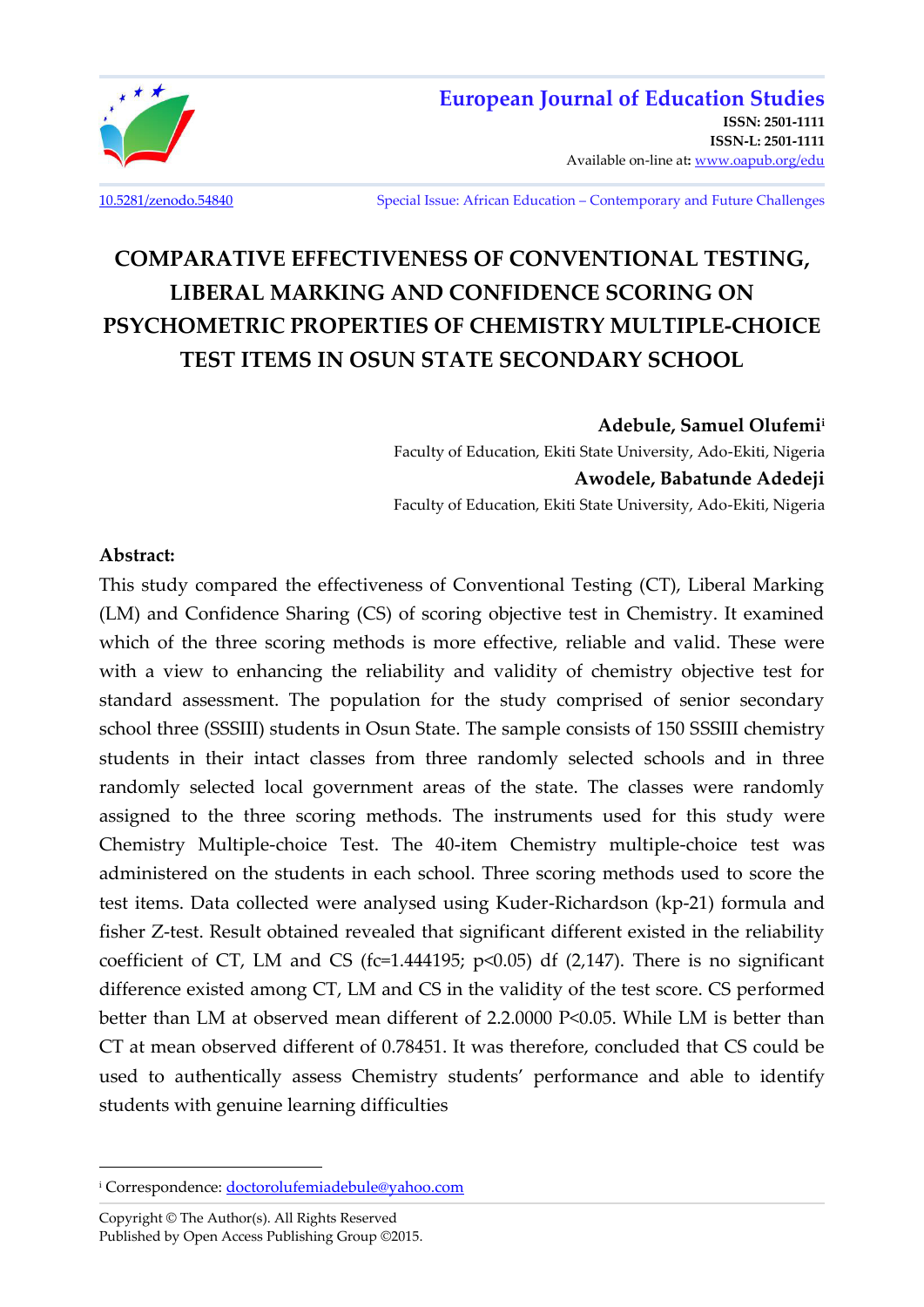**Keywords:** conventional testing, liberal marking, confidence sharing, test effectiveness, psychometric properties

# **1. Introduction**

Teaching activity may not complete assessed. One major instrument for such assessment is test, which Omirin (1999) in Awodele (2013) called systematic method of gathering data for the purpose of making intra and inter comparisons between individuals within class or in a school system. Today multiple-choice test is the most common and widely used assessment tool for the measurement of knowledge, ability and complex out comes. A multiple-choice item usually consists of a stem which presents a problem situation and several alternatives which provide possible solutions to the problem. The alternatives include the correct answer and several possible answers called distracters.

 In multiple-choice test the examinees are prone to blind guessing, which enable testes to be credited with undervesed scores, where an academically poor students score more marks than knowledge he has in the subject. Therefore making it difficult to discriminate between the bright students and poor student. To preserve the advantages of objectives tests in general and that of multiple choice test in particular, to sustain the continued usefulness of multiple choice test, a number of scoring procedures have been developed. Such as liberal making, logical-choice weight, eliminating testing, confidence scoring, probability testing, partial order, complete orderly, permutational multiple-choice test is few.

 A conventional multiple choice test is one of most widely used assessment methods. When faced with a question in a conventional multiple choice test, a candidate must evaluate each option and choose the appropriate one. The candidates' test score is usually calculated by tallying the number of correct responses in the test, and is used as a measurement of the candidate's knowledge of the materials and contents covered by the test. However, the number of correctly answered questions may be composed of two numbers, the number of questions where the candidate actually know the answer, and the number of question where the candidate correctly guesses the answer. Sometimes, the candidate knows only part of the answer, or is uncertain of the answer. But this partial knowledge is not captured or taken into consideration in the conventional multiple choice test method.

 The limitations of conventional multiple choice test method have been noted and alternative methods for administering multiple choice test that increase the complexity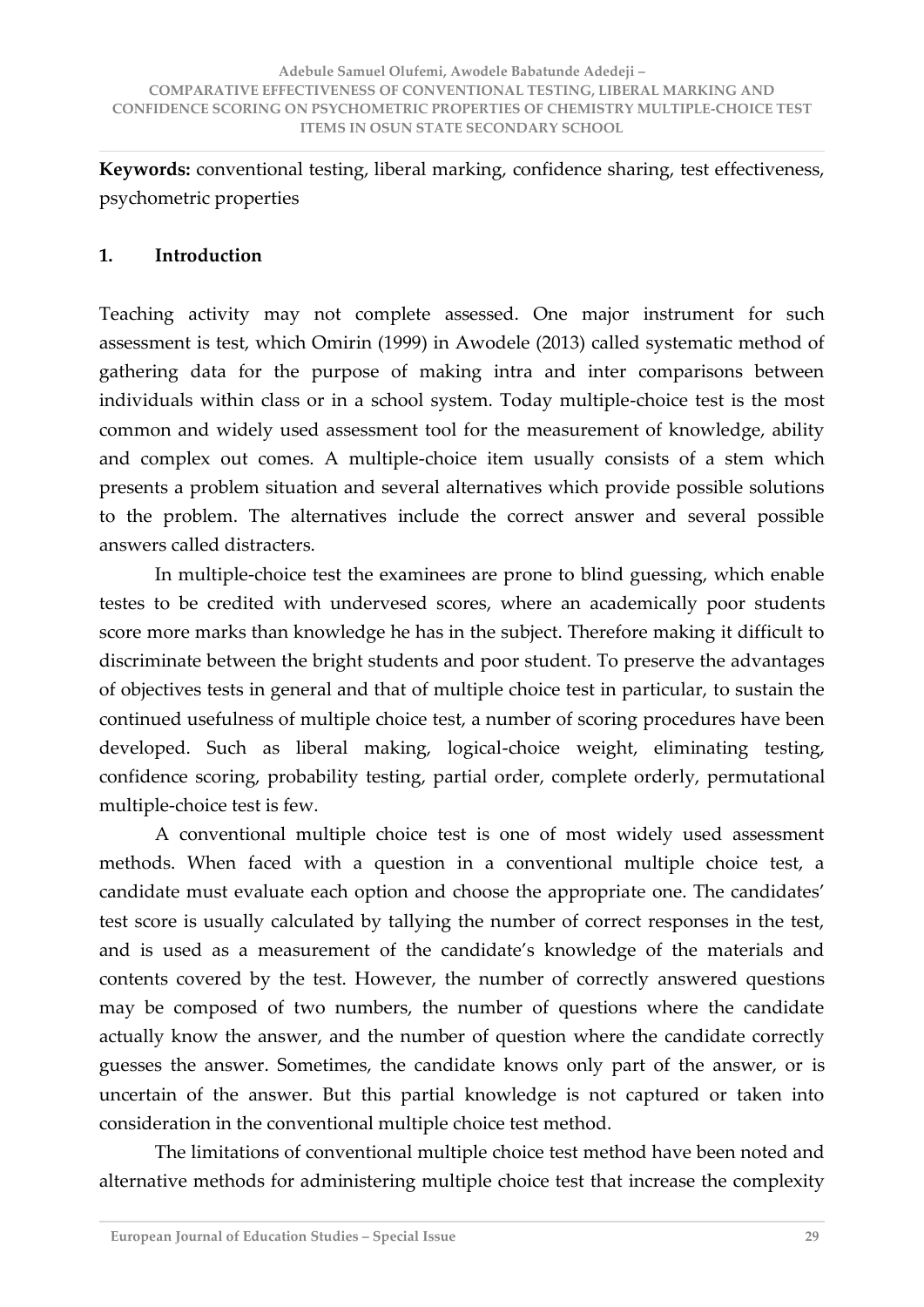of responding and scoring have been introduced. There is a variety of multiple choice test methods nowadays to discourage scoring by guessing and give examinees an opportunity to reflect the partial knowledge actually possessed by candidates. Liberal multiple choice test allows candidates to select more than one answer to a question if examinees are uncertain of the correct answer.

 The term liberal is used to denote the extra dimension of choices. A method which turns out to be a variation of the liberal multiple choice test is elimination testing, which requires candidates to select the answers which they believe are wrong; rather them selecting those they believe are or may be right.

 Today, there is a variety of multiple choice test methods. Comparison of alternative multiple choice test methods with respect to conventional multiple choice test methods choice Bradbard Parker & Stone (2004) found that partial wondering produced higher reliabilities them traditional method, and produced the highest validity coefficient Afolabi (1990) revealed that confidence marking offered advantages over traditional form in term of measurement accuracy. Eliminating testing is equivalent to liberal multiple choice, both liberal and elimination methods are better than.

 Conventional on Bradbard, (2004) et al liberal multiple choice was found to reward partial knowledge more generously and punish misinformed examinees more severely than conventional testing found that in elimination procedure. The chance of guessing is reduced and partial knowledge is measured. To sum up, the current finding general not help us identify which multiple choice method is the best to use. A comprehensive evaluation on the typical multiple choice methods, which are conventional or traditional, liberal and confidence marking has not be investigated on a single study in chemistry multiple choice test.

# **2. Statement of Problem**

The current scoring methods in use by the secondary school teachers in measuring students' achievement in chemistry multiple choice test is mainly conventional testing which may not be guess free. Confidence and liberal scoring method has been used to measure the true performance of student in some subjects. There is therefore, the need to find out which of these methods of scoring are more effective in chemistry multiple choice testing and their effectiveness, hence this study compare which of conventional testing, liberal and confidence scoring procedure is the best to score multiple choice test.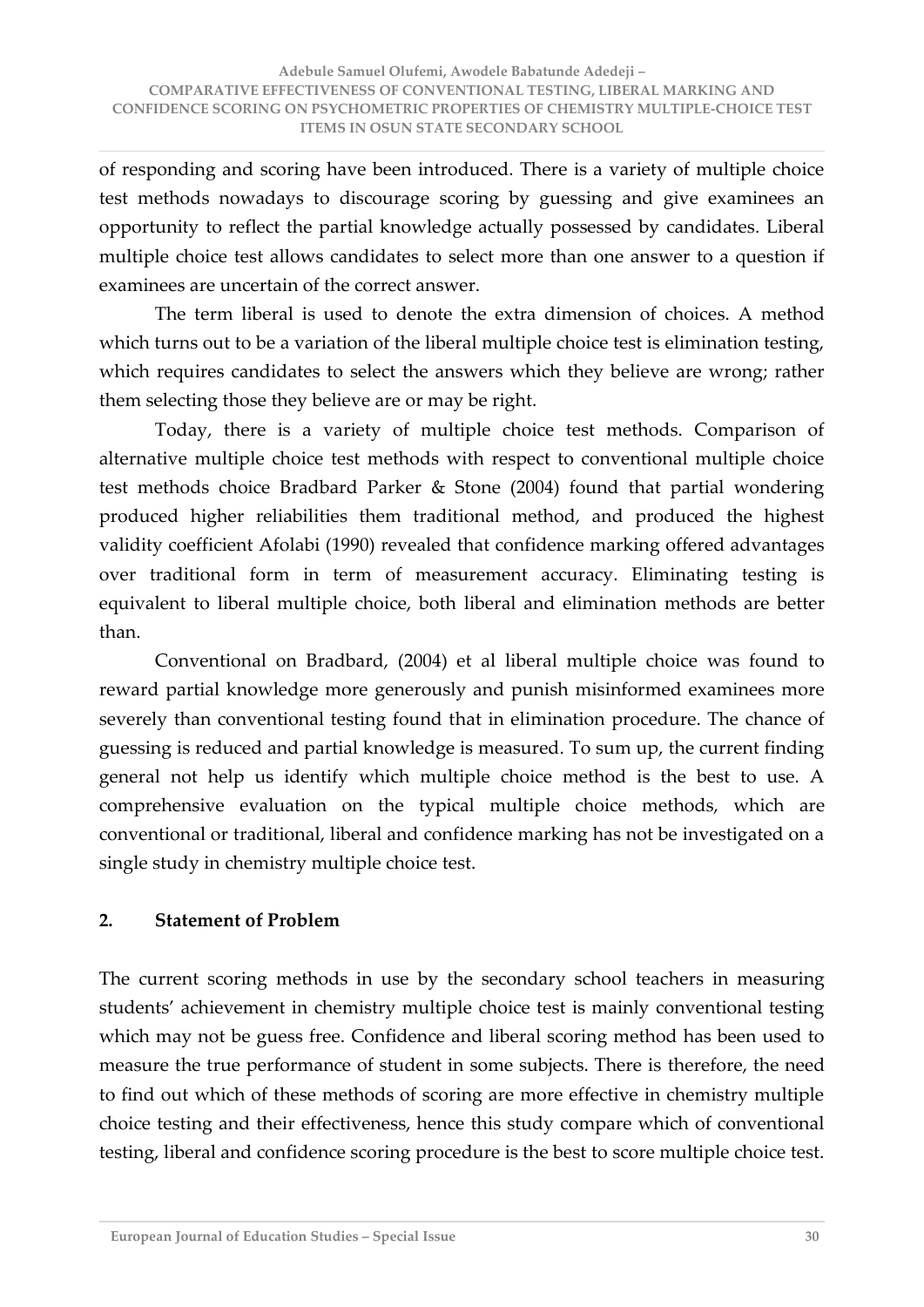### **3. Purpose of the Study**

The broad objectives of this study is to compare conventional testing, liberal marking and confidence scoring on psychometric properties of multiple choice test in chemistry achievement test. The objectives of the study are:

- 1. Compare the reliability of conventional testing liberal marking and confidence scoring of multiple-choice test.
- 2. Determine the validity of conventional testing, liberal marking and confidence scoring of multiple choice-test

# **4. Research Hypothesis**

From the purpose of study, the follow non hypotheses were postulated:

- 1. There is no significant difference in the reliability of conventional testy, liberal marking and confidence scoring of multiple-choice test.
- 2. There is no significant difference in the validity of conventional testing, liberal marking and confidence scoring of multiple-choice test.

# **5. Significance of the Study**

In conventional method of scoring objectively, tests the testes are prove to greater propensity to do blind guessing. Blind guessing enables the testes to be credited with underserved scores where an academically poor test-wise student would score higher points than the knowledge he has in the subject.

 To minimize guessing in multiple-choice test experts have introduced different procedures of scoring objectives test which have been narrowed to liberal marking, conventional testing and confidence scoring. The study is an attempt to compare the typical multiple choice methods and find out a better way of assigning marks to student response in multiple-choice test.

# **6. Scope of the Study**

This study was delimited to secondary schools in Osun state. One school each will be selected in each three senatorial discrete in the state. Chemistry, a qualitative subject to be used and the participants will be senior secondary school three (S.S.3) students. The concepts used are Hydrocarbons and Alkanol, carbohydrate and alkanoate.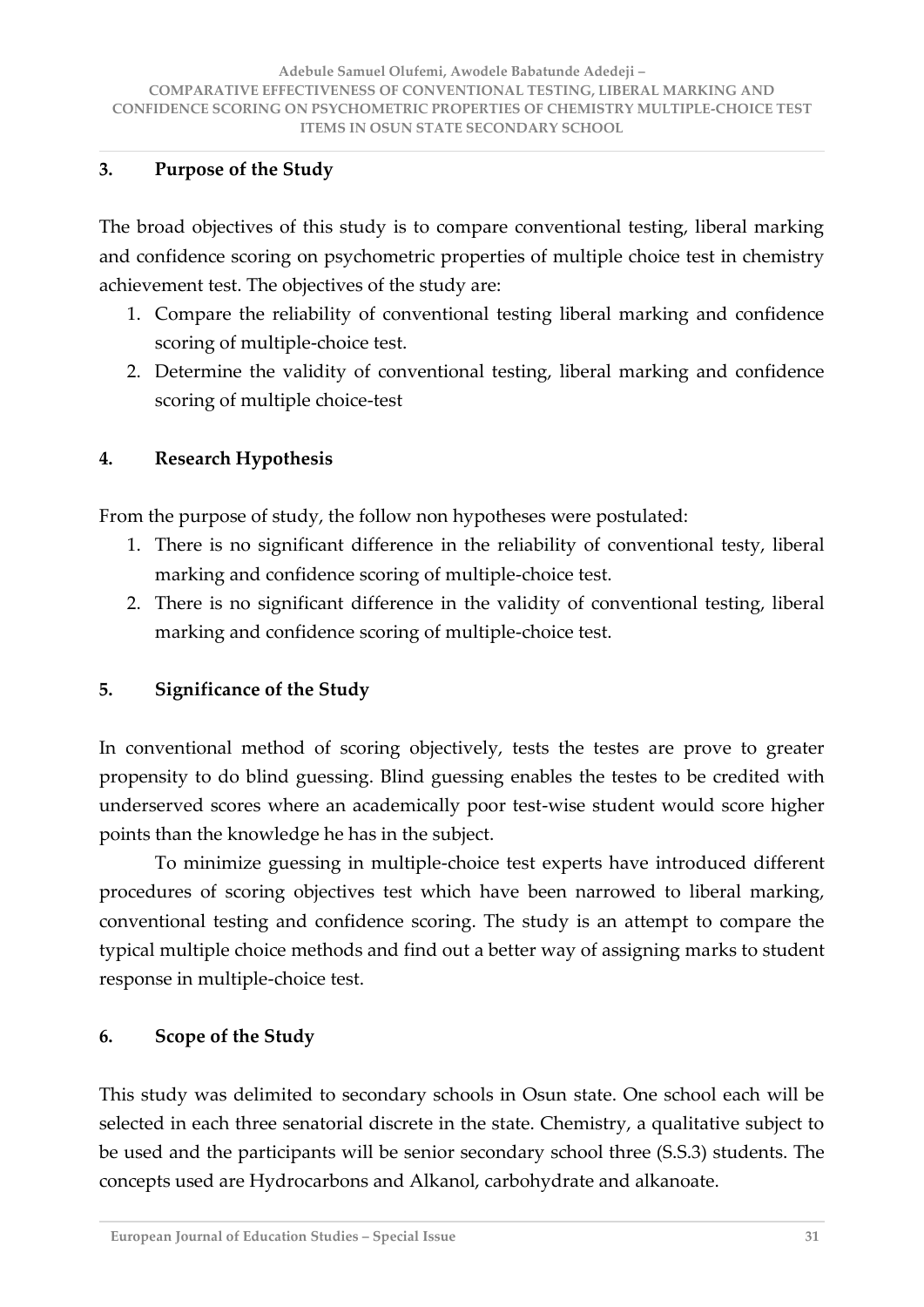# **7. Population and Sample**

The population of the study consisted of all secondary school III (SSSIII) students in Osun State. Three secondary school were selected, one from each senetoral discrete in the state by purposive script to represent the population in which the researcher is interested and for the purpose of convenience to reach out of students. Firmly, from each school 50 students of senior secondary school three classes were selected randomly. All the schools used have been accredited by West African Examinations Council (WAEC) of having minimum requirement for offering Chemistry, in terms of personal and facilities. A simple of 150 students were sampled by purpose and proportional sampling techniques.

#### **8. Research Instrument**

The research instrument was 40 items, 4 options multiple-choice test in chemistry. Items were both adopted and adopted from past West African Certificate Examinations. The items covered such consents chemistry they are Hydrocarbons, Alkanol, carbohydrate, Alkanoate, since the items had been validated by West African Examinations Council (WAEC) and standardized, they were administered on the one hundred

# **9 Data Collection**

The 40 items multiple choice test was administered on the students with the assistance of the subjects' teacher in each school. The items were present to the students as midterm test, answer were indicated on the question sheets. The mid-time hint was liberal the total answer scripts collected were 150. The response, in Ife-Ijesa secretarial district were scored based on conventional method, the students from Osun central secretarial district were scored using liberal method and students from Osun-west secretarial district were scored based on confidence scoring method.

 In confidence scoring candidates have to assign a confidence level to their best answer to each question. It starts from absolute confident (AC) to fairly candidate (FC) and not confidence (NC) for instance. "A mole of neon is (A) diatomic (B) Ironic (C) *positively charged (D) Triatomic (D) monatomic (AC) (FC) (NC)<sup><i>n*</sup>.

 For each question, candidates will be awarded +5 for picking Absolute confidence (AC) and right answers +3 for fairly confident and right answer and +1 not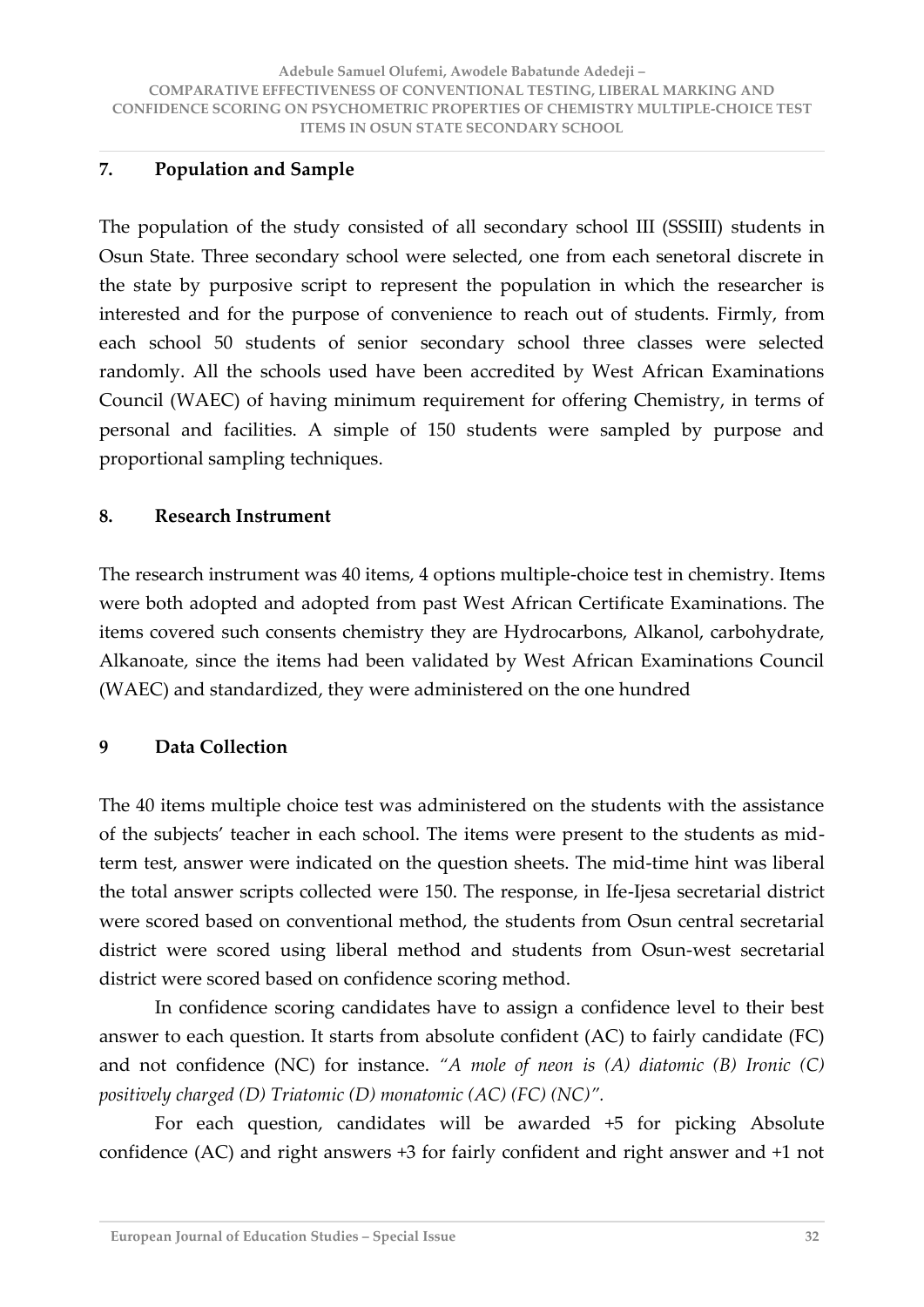confident and right answer. Candidate are awarded -2 for panicking (AC) but wrong answer -1 for (FC) but wrong answer and zero for (NC) and wrong answer

# **10. Liberal Marking**

In liberal marking, the candidate's scores depend on the degree of nearest to the correct option. According to Kolawole (2006) in a five option items a candidate with correct option obtained 1 mark, second best option 0.75. third best option 0.50, fourth best option 0.25 and fifth best option zero. The grading of the options should be done by experts in the subject concern.

Cronbach's coefficient alpha is used to estimate the quiz reliability of each testing method. To identify which multiple choice method would bet candidates achieve better performance on the three multiple choice method analysis of variance was used (Anova).

 To know which of the method is the best in term of performance Scheffemultiple was used.

 $H<sub>0</sub><sup>1</sup>$  There is no significant difference among the reliability of conventional testing (CT) liberal marking (LM) and confidence scoring (CS) of multiple choice test.

| <b>VAR001</b> | <b>SUM OF</b> | DF  | <b>MEAN</b>   | F         | P    |
|---------------|---------------|-----|---------------|-----------|------|
|               | <b>SQUARE</b> |     | <b>SQUARE</b> |           |      |
| Between the   | 123.368       | 2   | 61.684        |           |      |
| Groups        |               |     |               | 1.4441.95 | 0.00 |
| Within the    | 0.628         | 147 | 0.004         |           |      |
| Group         |               |     |               |           |      |
| <b>Total</b>  | 123.996       | 149 |               |           |      |

P>0.05 df=2, 147

# **Table 1: ANOVA**

At probability level of 0.05 and degree of freedom 2,147. The calculated of value fc = 1.44195 P<0.05, df (2,147). This indicates that a significant difference existed among the three scoring methods (CS, LM, and CT). The multiple comparisons Scheffe was also carried out on the group means for the significant comparison of the mean values of the three groups. The result is presented in Table 2: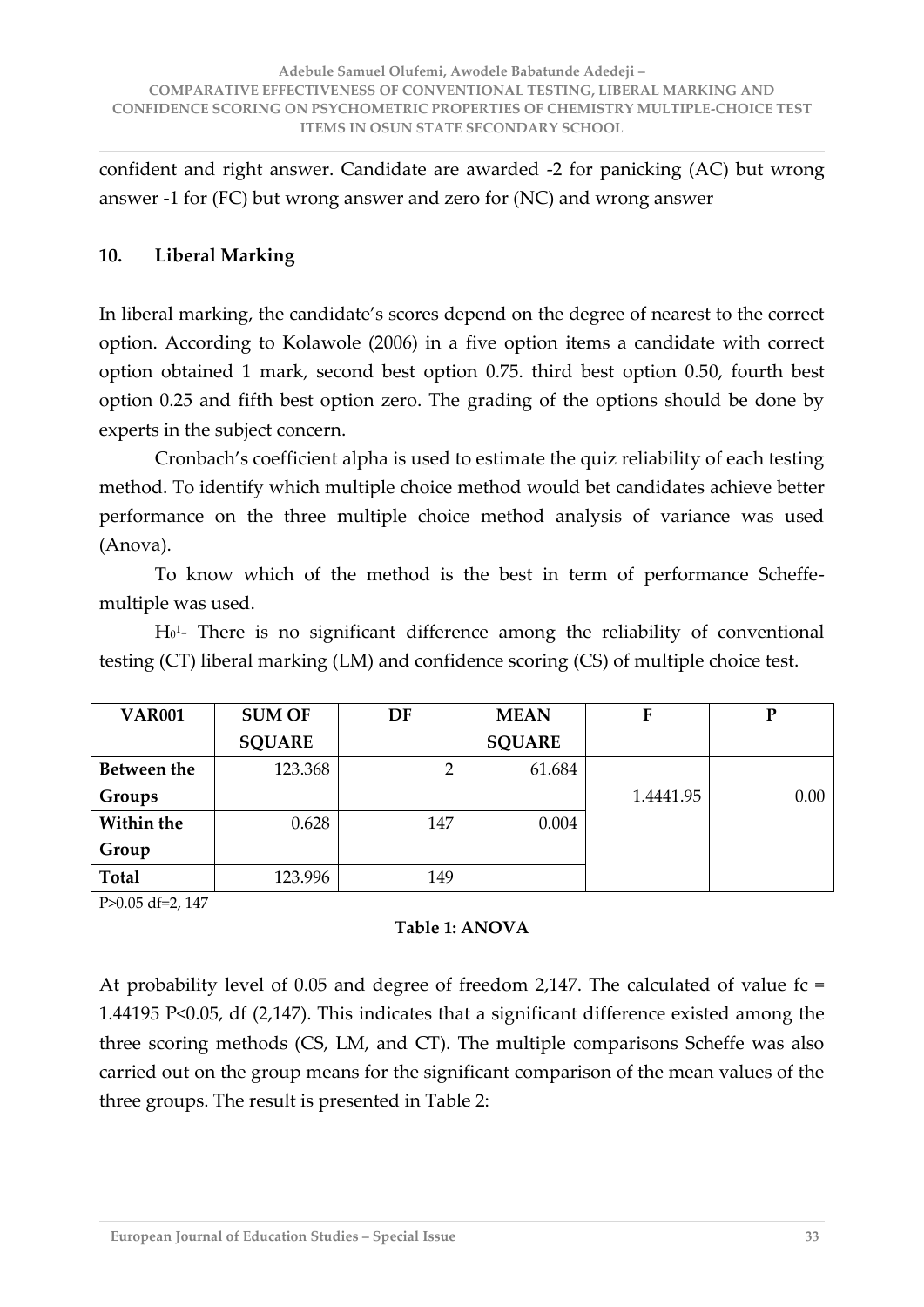#### **Adebule Samuel Olufemi, Awodele Babatunde Adedeji – COMPARATIVE EFFECTIVENESS OF CONVENTIONAL TESTING, LIBERAL MARKING AND CONFIDENCE SCORING ON PSYCHOMETRIC PROPERTIES OF CHEMISTRY MULTIPLE-CHOICE TEST ITEMS IN OSUN STATE SECONDARY SCHOOL**

|                |           |                 |        |            | 95% confidence interval |           |  |
|----------------|-----------|-----------------|--------|------------|-------------------------|-----------|--|
| (1) VAR002     | $(I)$ VAR | Mean difference | Std    | <b>Sig</b> | Lower                   | Upper     |  |
|                | 002       | $(1-J)$         | Error  |            | bound                   | bound     |  |
| $\mathbf{1}$   | L.M       | $-78451$        | 0.1307 | 0.00       | 0.8168                  | $-0.7522$ |  |
|                | C.S       | $-2.200$        | 0.1314 | 0.00       | 2.2325                  | $-2.1675$ |  |
| $\overline{2}$ | C.T       | 0.78451         | 0.1307 | 0.00       | 0.7522                  | 0.8168    |  |
|                | C.S       | $-1.41549$      | 0.1301 | 0.00       | $-1.4477$               | $-1.3833$ |  |
| 3              | C.T       | 2.20000         | 0.1314 | 0.00       | 2.1675                  | 2.2325    |  |
|                | L.M       | 1.41509         | 0.1301 | 0.00       | 1.3833                  | 1.4477    |  |

#### **Table 2: Multiple-comparisons Scheffe**

From the table 2, the observed difference of -78451 was significant at 0.05 levels (P<0.05). This shows that there was a significant different in the performance of the CT and LM. LM is better them CT. also, between CT and CS, The observed difference of - 2.2000 was significant at 0.05 level of significant and CS produce better performance than CT.

 Comparing LM and CT observed difference was 0.78451 at significant level of 0.05, (P<0.05) LM is better that CT. In the vain, LM and CS have observed different of - 1.41549 at (P<0.05) but CS performed better that LM.

 To compare CS and CT, the observed difference was 2.2000 which is significant at P<0.05 and C.S performed better than CT. Also CS also CS also better than LM at observe mean difference of 1.41509.

 In conclusion CS performed better than LM at observed mean different of 2.2000 P<0.05. While LM is better than CT and means observed difference of 0.78451 CS thereby, produce a better reliability than LM and CT.

| <b>VAR 00001</b> | SS    | DF  | <b>MS</b> | ŀ    |      |
|------------------|-------|-----|-----------|------|------|
| Between          | 0.005 |     | 0.003     |      |      |
| group            |       |     |           |      |      |
| Within group     | 1.096 | 147 | 0.007     | 0.34 | 0.71 |
| <b>Total</b>     | 1.111 | 149 |           |      |      |

P> 0.05 df,=2, 147

#### **Table 3: ANOVA**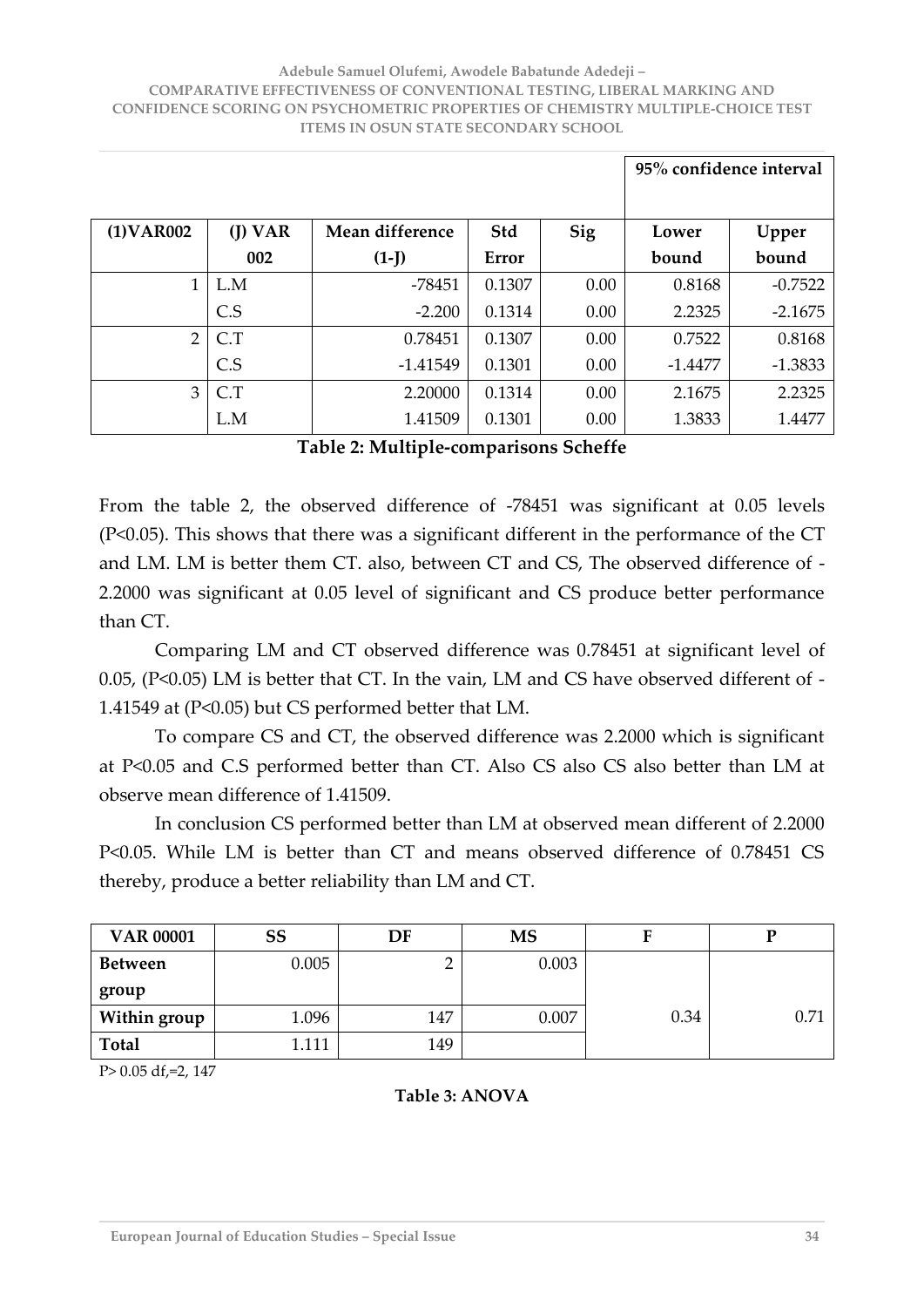At probability level of 0.05 and degree of freedom of value;  $fc = 0.34$  P<0.71, df(2,147), P>0.05. This indicates that no significant difference-existed in validity of CT, LM and CS method of scoring objective test. Therefore, the null hypothesis is hereby accepted.

# **11. Conclusion and Recommendations**

The confidence scoring method is more adequate to capture students' genitive status in multiple choice test. Also, it reflects the degree of knowledge students have on the items. Finally, it is relatively less laborious and safe time unlike convention testing and liberal marking.

From the findings, the following recommendations were made:

- 1. The confidence scoring method should be encouraged and used in schools as it has been found to be effective in reducing contribution of random guessing of the testes on multiple choice tests.
- 2. Confidence scoring method considerable reduces the 'craze' for a do or die affair to pass examination at all cost, hence should be used in all schools.
- 3. Public examination councils such as West African Examination Council, the National Examination Council (NECO), Joint Admission and Matriculation Board(JAMB) should apply confidence scoring methods in setting and scoring multiple choice tests.
- 4. Classroom teacher should be encouraged to develop skills on how to conduct and score multiple choice tests using confidence scoring methods. This can be achieved through organizing seminars and training on testing and scoring techniques.

# **References**

- 1. Afolabi E.R.J (1990). Towards an accurate assessment of students cognitive capacity. An evaluation of three scoring procedures to objective testing. Unpublished manuscript, faculty of education, Obafemi Awolowo University, Ile-Ife.
- 2. Alonge F.M (2001), African journal of educational studies in mathematics and science Vol.1 pp 1-4.
- 3. Omirin M.S (1999) compares of the Psychometric properties of three multiple choice test, using confidence scoring procedure. An unpublished Phd. thesis, faculty of education, EkitiState University, Ado-Ekiti.